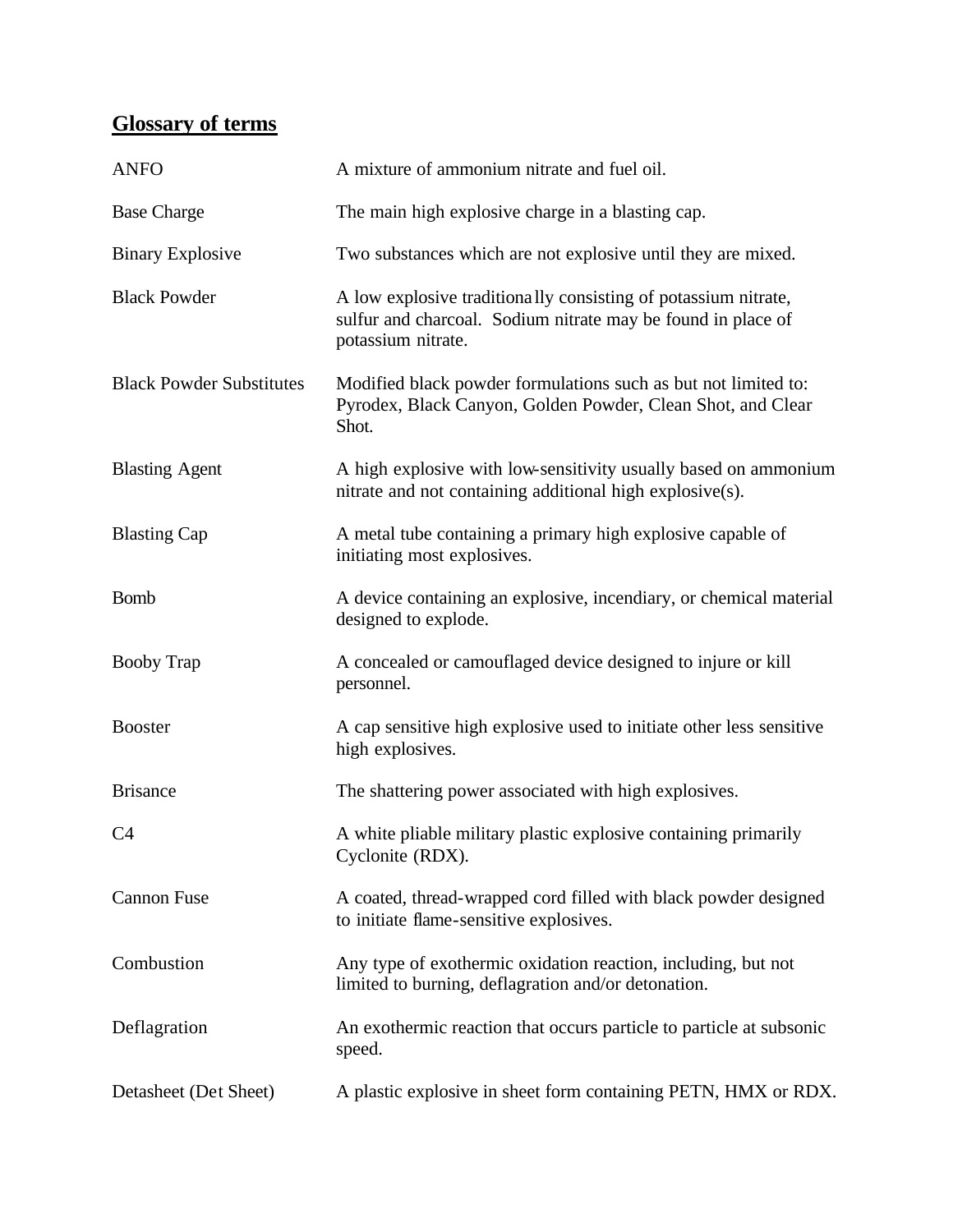| Detonation                                  | An exothermic reaction that propagates a shockwave through an<br>explosive at supersonic speed (greater than 3300ft/sec).                                               |
|---------------------------------------------|-------------------------------------------------------------------------------------------------------------------------------------------------------------------------|
|                                             | Detonation Cord (Det-Cord) A plastic/fiber wrapped cord containing a core of PETN or RDX.                                                                               |
| Detonator                                   | A device used for detonating many types of high explosives.                                                                                                             |
| Double Base                                 | A smokeless powder which contains both nitroglycerine and<br>nitrocellulose.                                                                                            |
| Dud                                         | An explosive device which has undergone a complete arming and<br>firing cycle but has failed to explode. It should be noted that this is<br>a very dangerous situation. |
| Dynamite                                    | Originally a mixture of nitroglycerine and an absorbent filler now<br>used to designate an entire class of high explosives.                                             |
| <b>Electric Match</b>                       | A metal wire coated with a pyrotechnic mixture designed to<br>produce a small burst of flame designed to initiate a low explosive.                                      |
| Electric Squib                              | A metal wire surrounded by a pyrotechnic mixture and encased<br>within a metal tube which produces a small jet of flame designed<br>to initiate a low explosive.        |
| Explosion                                   | A rapid expansion of gases resulting from a chemical or physical<br>action that produces a pressure wave.                                                               |
| Explosive                                   | A chemical substance or mixture capable of producing an<br>explosion.                                                                                                   |
| <b>Explosive Compound</b>                   | A single chemical compound capable of causing an explosion.                                                                                                             |
| <b>Explosive Mixture</b>                    | A mixture of chemical compounds capable of causing an<br>explosion.                                                                                                     |
| <b>Explosive Ordnance</b><br>Disposal (EOD) | Bomb squad.                                                                                                                                                             |
| <b>Explosive Train</b>                      | A series of combustible or explosive components arranged in<br>order of decreasing sensitivity designed to initiate explosives.                                         |
| Firing Train                                | See "Explosive Train".                                                                                                                                                  |
| Flex-X                                      | See "Det Sheet".                                                                                                                                                        |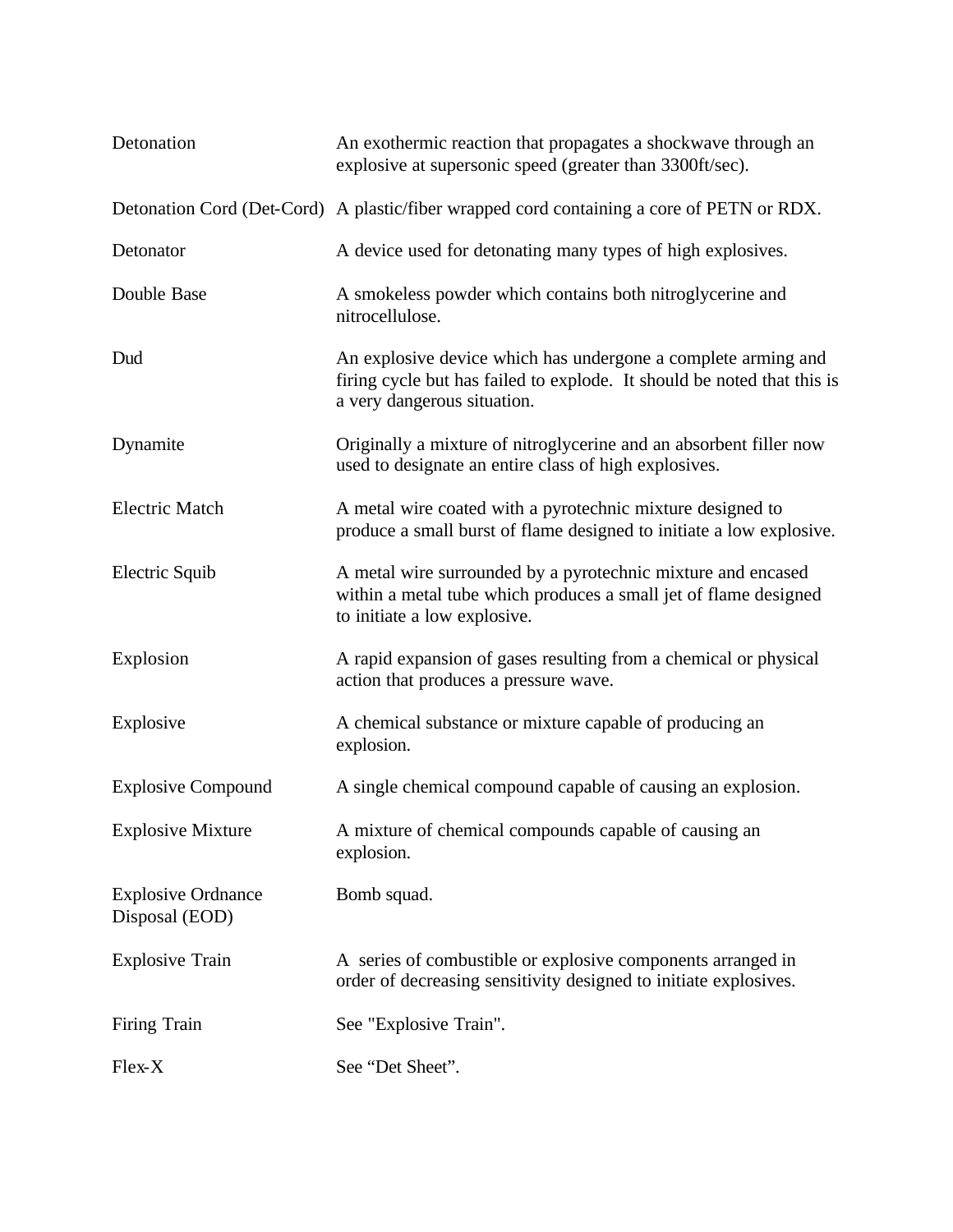| Frag                                        | Any item(s) produced and cast away from an explosion.                                                       |
|---------------------------------------------|-------------------------------------------------------------------------------------------------------------|
| Fuel                                        | Any substance capable of reacting with oxygen or oxygen-carriers<br>(oxidizers).                            |
| Fuse                                        | A fiber wrapped cord of black powder used to initiate blasting caps<br>or low explosives.                   |
| Fuze                                        | A mechanical, chemical, or electrical device designed to initiate an<br>explosive train.                    |
| Gunpowder                                   | See "Black Powder".                                                                                         |
| <b>High Explosive</b>                       | Generally a chemical substance or mixture capable of detonation.                                            |
| <b>HMX</b>                                  | Octagen, a high explosive formed as a by product during the<br>manufacture of RDX.                          |
| Hoax                                        | A "dummy" device intended to appear as a bomb but not<br>containing an explosive.                           |
| <b>Hobby Fuse</b>                           | See 'Cannon Fuse".                                                                                          |
| <b>Improvised Explosive</b><br>Device (IED) | A non-commercially produced device designed to explode.                                                     |
| Incendiary                                  | A compound, metal or mixture capable of producing intense heat.                                             |
| Inert                                       | A simulated explosive or device that contains no explosive,<br>pyrotechnic, or chemical/biological agent.   |
| Initiator                                   | The part of an explosive train which starts the reaction.                                                   |
| Low Explosive                               | Generally a chemical compound or mixture that can deflagrate<br>without the addition of atmospheric oxygen. |
| Main Charge                                 | The main or final explosive in an explosive train.                                                          |
| <b>Munitions</b>                            | Any and all military explosives.                                                                            |
| Munroe Effect                               | The focusing of the force produced by an explosion resulting in an<br>increased pressure wave.              |
| Ordnance                                    | See "Munitions".                                                                                            |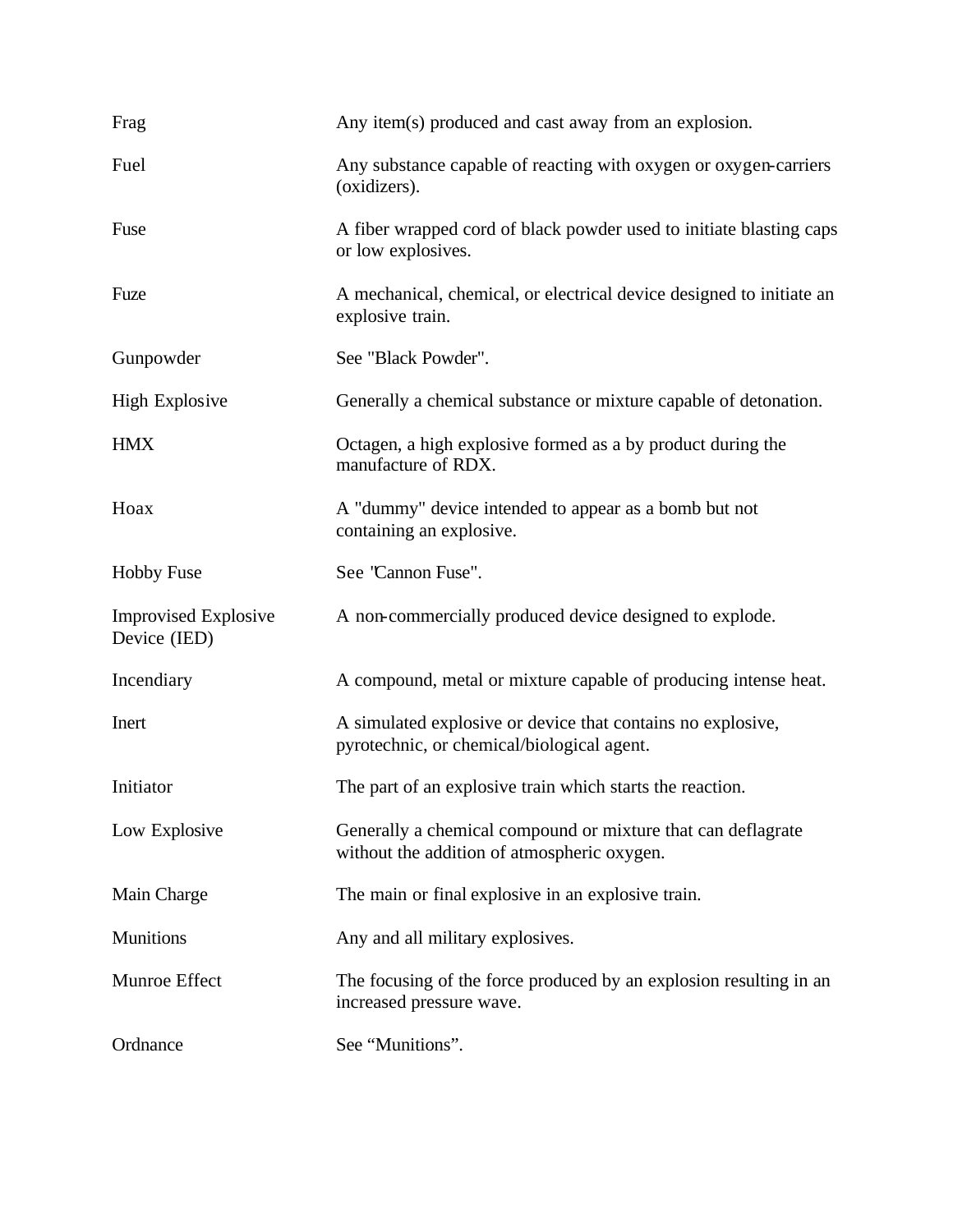| Oxidizer                                  | A chemical compound which supplies the oxygen in a chemical<br>reaction.                                                                                                                                          |
|-------------------------------------------|-------------------------------------------------------------------------------------------------------------------------------------------------------------------------------------------------------------------|
| <b>PETN</b>                               | Pentaerythritoltetranitrate, a high explosive used in many<br>applications.                                                                                                                                       |
| <b>Plastic Bonded</b><br>Explosives (PBX) | A high explosive in a pliable plastic matrix, i.e. C4, Det Flex.                                                                                                                                                  |
| <b>Plastic Explosives</b>                 | Common term for PBX.                                                                                                                                                                                              |
| Primary High Explosive                    | A high explosive sensitive to heat, shock, spark, and/or friction.                                                                                                                                                |
| Primer                                    | See "Initiator".                                                                                                                                                                                                  |
| Primer cap                                | A small metal device containing a impact sensitive primary high<br>explosive commonly found in ammunition or used in initiators.                                                                                  |
| Pyrotechnic Fuse                          | See "Cannon Fuse".                                                                                                                                                                                                |
| Pyrotechnic Mixtures                      | An oxidizer/fuel mixture which produces bright or colored lights,<br>heat, fogs, or acoustic effects.                                                                                                             |
| <b>RDX</b>                                | Cyclonite, high explosive used in PBX and other applications.                                                                                                                                                     |
| Report                                    | A loud sound produced by an explosion.                                                                                                                                                                            |
| <b>Safety Fuse</b>                        | A water-proof coated, thread-wrapped cord filled with black<br>powder designed to be used to initiate a non-electric blasting cap.                                                                                |
| Secondary High Explosive                  | A less sensitive high explosive initiated by another explosive.                                                                                                                                                   |
| Semtex                                    | Plastic explosive primarily containing Pentaerythritoltetranitrate<br>(PETN) made in Czech Republic.                                                                                                              |
| <b>Shaped Charge</b>                      | An explosive device which is designed to direct or focus explosive<br>energy into a narrow jet. The created plasma has a synergistic<br>effect increasing the heat and energy on the target area.                 |
| <b>Shock Tube</b>                         | Hollow plastic tube coated with a thin coating of HMX and<br>powdered aluminum used in non-electric firing systems.                                                                                               |
| Shrapnel                                  | Objects which are attached to the outside or included inside a<br>device to increase the blast damage and/or injure/kill personnel.<br>The device/container walls themselves can also function in this<br>manner. |